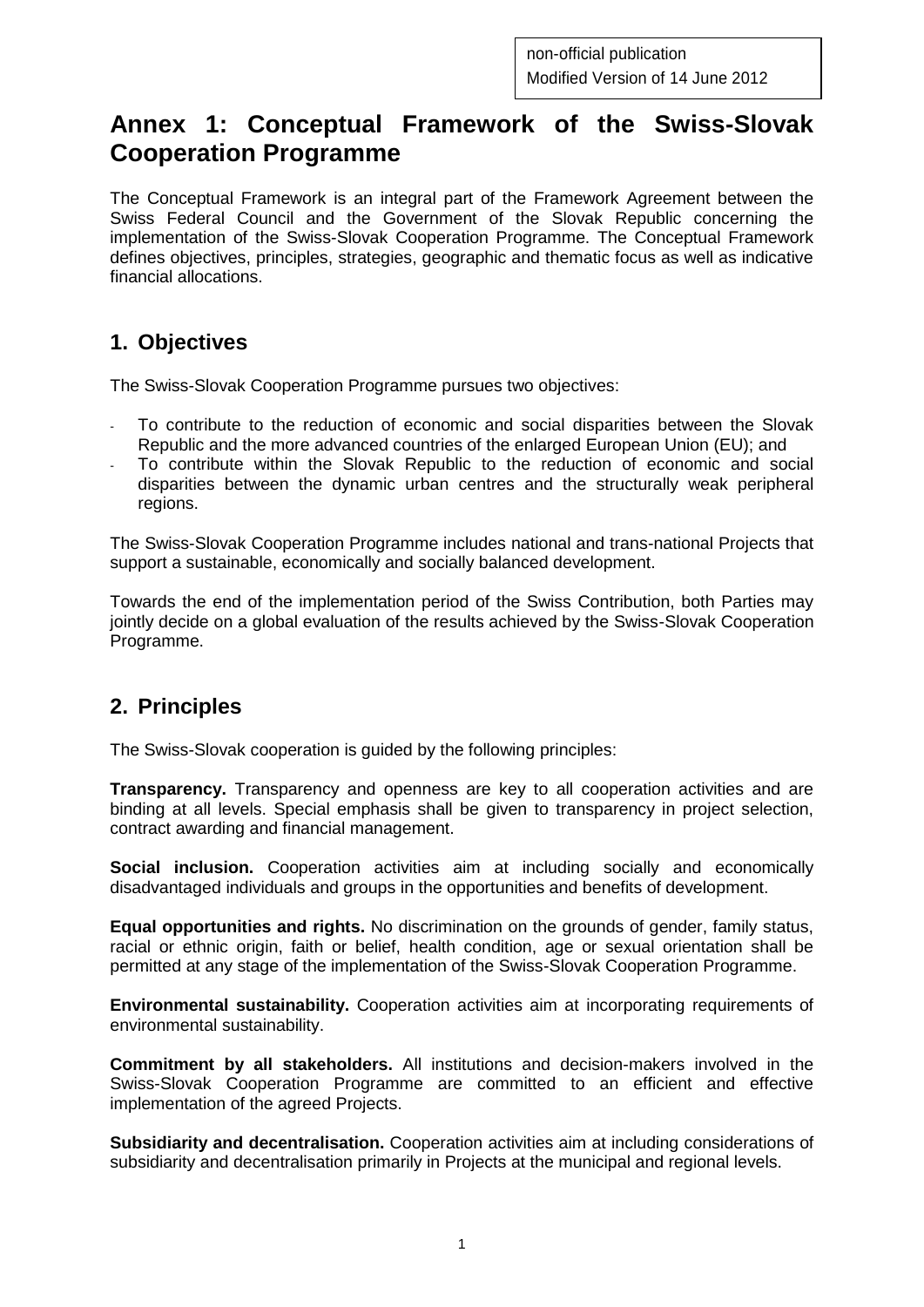### **3. Strategies**

#### **3.1 Main Strategic Considerations**

The Swiss-Slovak Cooperation Programme is part of a comprehensive national development planning that includes the structural and cohesion programmes of the EU as well as the programmes of the Norwegian Financial Mechanism and the EEA Financial Mechanism. The Contribution shall be complementary to these programmes and mainly focus on Projects that are not or only partially covered by these financial sources.

Main strategic considerations include:

**a. Focusing.** The Memorandum of Understanding between the Swiss Federal Council and the Council of the European Union defines four funding guidelines for the Contribution:

- Security, stability and support for reforms;
- Environment and infrastructure;
- Promotion of the private sector; and
- Human and social development.

These funding guidelines and the related focus areas provide a broad base for cooperation. Efficiency and effectiveness considerations as well as concern for the optimal allocation and use of available resources, are important. Therefore, the Swiss-Slovak Cooperation Programme shall have a clear strategic focus, guided by the following considerations:

- Concentration on a maximum of eight focus areas in which at least 70% of the Contribution shall be spent (thematic concentration). According to the Memorandum of Understanding the selection of the focus areas will be based on the needs of the Slovak Republic and may take specific Swiss know-how into account.
- Concentration on the least developed NUTS-II region in which at least 40% of the Contribution shall be spent (geographic concentration).
- Concentration on a relatively small number of Projects.

**b. Programme approach.** A programme consists of component projects linked by a common theme or shared objectives. A programme approach shall be applied in focus areas which display several of the following characteristics: large financial Commitments; linking of different levels (national, regional, local); variety of actors; contribution to policy development; significant contributions to capacity building; and application of a common set of rules and procedures. A programme approach implies a delegated authority for decision-making on individual projects. A programme approach includes: an initial assessment of the focus area; the definition of objectives, guidelines and budgets; a programme implementation plan; and a sector monitoring and evaluation concept. To assure efficiency and effectiveness, the contribution to a specific programme shall represent a minimum amount of CHF 4 million.

**c. Individual project approach.** An individual project approach shall be applied in a focus area in which stand-alone projects shall be implemented. To assure efficiency and effectiveness, the contribution for each project under the individual project approach shall represent in general a minimum amount of CHF 1 million. Higher minimal financial volumes may be agreed upon (see Chapter 5 of this Annex). Block Grant financing may provide a means to accommodate smaller projects (see Annex 3).

**d. Trans-national Projects.** The Contribution may be used to finance trans-national Projects.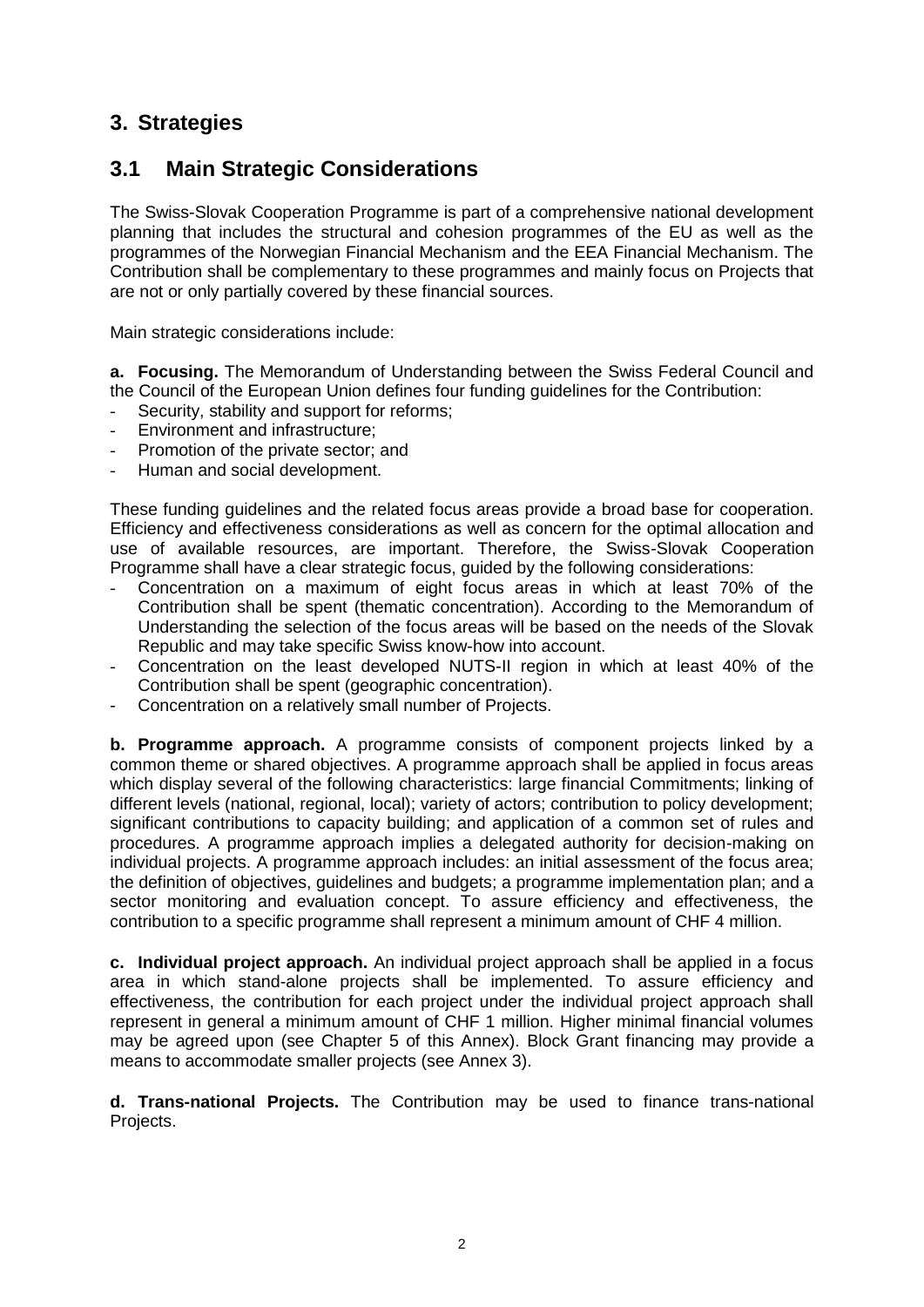**e. Partners and beneficiaries.** The Swiss-Slovak Cooperation Programme shall include partners and beneficiaries from the public and private sectors, non-governmental organisations and other civil society organisations.

**f. Partnerships.** Partnerships between Swiss and Slovak partners are an enriching element of the Swiss-Slovak Cooperation Programme. Cooperation and partnerships are strongly encouraged, especially in focus areas in which Switzerland may contribute particular experience, know-how and technologies.

**g. Flexibility.** Flexibility and the possibility to react to opportunities require that initially only about 80% of the Contribution shall be allocated to particular focus areas and special items. Within two and four years from the entering into force of the Agreement, the progress in the supported priority areas shall be evaluated. The Slovak Republic shall draft the proposal to redirect the initial un-disbursed financial allocations as necessary and to re-commit the unallocated funds of about 20% of the Contribution. The proposal shall be a subject of discussion at the annual meeting.

**h. Visibility.** Visibility of the Swiss-Slovak Cooperation Programme for Slovak and Swiss citizens is an important aspect that may be taken into account when selecting and implementing Projects. Both Parties undertake to inform proactively on their cooperation.

#### **3.2 Implementation Strategies**

**a. Identifying Projects.** Project identification significantly impacts the quality of the Swiss-Slovak Cooperation Programme. The Slovak Republic is responsible for the selection of Projects to be financed by the Contribution. Switzerland can suggest to the Slovak Republic Project proposals.

**b. Setting Project selection criteria.** Project selection shall be based on a clear set of criteria. General selection criteria shall include:

- Responsiveness to the objectives of the Swiss-Slovak Cooperation Programme;
- Adherence to the principles of the Swiss-Slovak Cooperation Programme described in Chapter 2 of this Annex;
- Responsiveness to the strategic considerations outlined in Chapter 3.1 of this Annex;
- Anchoring in the national development planning and, if possible, the National Strategic Reference Framework and the respective Operational Programme(s);
- Innovation and/or the potential to offer new solutions that can be applied subsequently on a larger scale (pilot Projects);
- Capacity of the Executing Agency and the Intermediate Body;
- Leverage potential (mobilisation of additional resources);
- Feasibility in the given time-span; and
- Sustainability of results.

Specific selection criteria for each focus area may be formulated prior to starting the implementation of the Swiss-Slovak Cooperation Programme.

**c. Supporting Project planning.** Project preparation and detailed Project planning are of paramount importance for efficiency and effectiveness in Project implementation. Preparation support may be requested by the Slovak Republic or recommended by Switzerland and shall be financed either through the Project Preparation Facility (see Annex 3) or as an integral part of Project financing.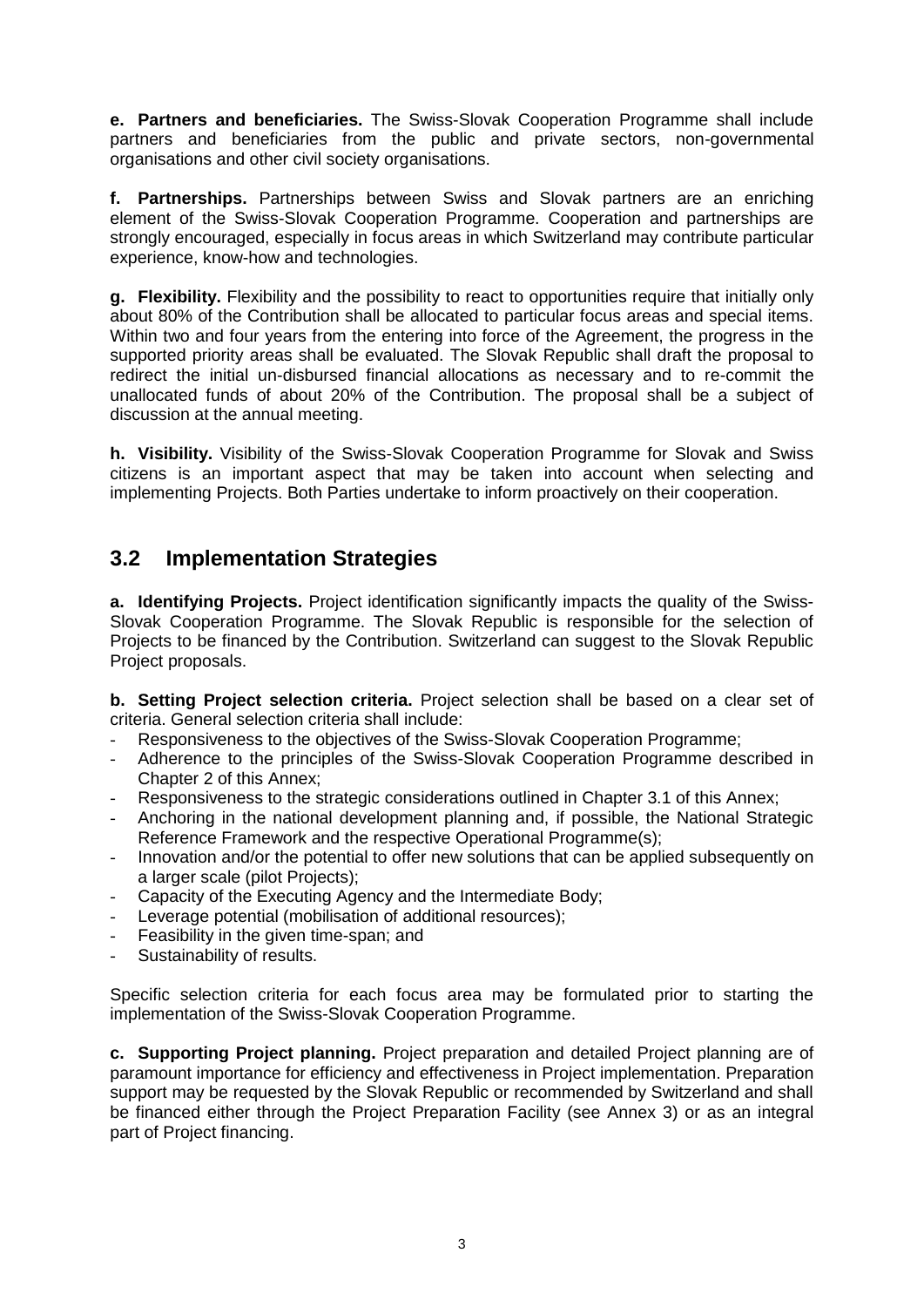**d. Enhancing implementation capacities.** Successful Project implementation depends on the capacities of the implementing and monitoring organisations. If need be, capacity enhancement may be requested by the Slovak Republic or recommended by Switzerland and may be financed by the Contribution as an integral part of Project financing.

# **4. Geographic Focus**

The geographic focus of the Swiss-Slovak Cooperation Programme will be set on the territory of the Slovak Republic taking into account that at least 40% of the Contribution shall be spent in the region at the level of NUTS-II with the lowest GDP per capita within the three last published years (2002, 2003 and 2004). Based on this measure, the geographic focus will be set in the East Slovak Region (see 3.1a).

### **5. Thematic Focus and Indicative Financial Allocations\***

The following thematic focus and indicative financial allocations shall apply to the Swiss-Slovak Cooperation Programme:

| 1. Security, Stability and Support for Reforms |                                                                           |                                                                                                                                                                                   |                                                        |
|------------------------------------------------|---------------------------------------------------------------------------|-----------------------------------------------------------------------------------------------------------------------------------------------------------------------------------|--------------------------------------------------------|
| $N^{\circ}$                                    | <b>Focus areas</b>                                                        | Approach, objectives and eligible Projects                                                                                                                                        | Indicative financial<br>allocation<br>(in million CHF) |
| 1<br>Regional<br>development                   | Individual Project or programme approach<br>with the following objective: |                                                                                                                                                                                   |                                                        |
|                                                | initiatives in<br>peripheral or<br>disadvantaged                          | To mobilize local and regional development<br>potentials in the geographic focus area.                                                                                            |                                                        |
|                                                | regions                                                                   | Types of eligible projects:                                                                                                                                                       |                                                        |
|                                                |                                                                           | Tourism planning at regional and district level                                                                                                                                   | Up to<br>8.495                                         |
|                                                |                                                                           | Mobilisation of tourism potentials, primarily in<br>eco-tourism, sports, cultural heritage, etc.                                                                                  |                                                        |
|                                                |                                                                           | Strengthening and improving social services,<br>social inclusion, the fight against poverty,<br>social-law<br>protection,<br>social<br>measure<br>guardianship and social economy |                                                        |
| $\overline{2}$                                 | <b>Prevention and</b><br>management of<br>natural<br>disasters            | Individual Project or programme approach<br>with the following objective:                                                                                                         |                                                        |
|                                                |                                                                           | To strengthen management of natural disasters in<br>Slovak Republic.                                                                                                              | Up to                                                  |
|                                                |                                                                           | Types of eligible projects:                                                                                                                                                       | 3.31915                                                |
|                                                |                                                                           | Building-up, strengthening and<br>preparing<br>$\overline{a}$<br>capacities and bodies handling<br>work in                                                                        |                                                        |

Modified on 8 December 2011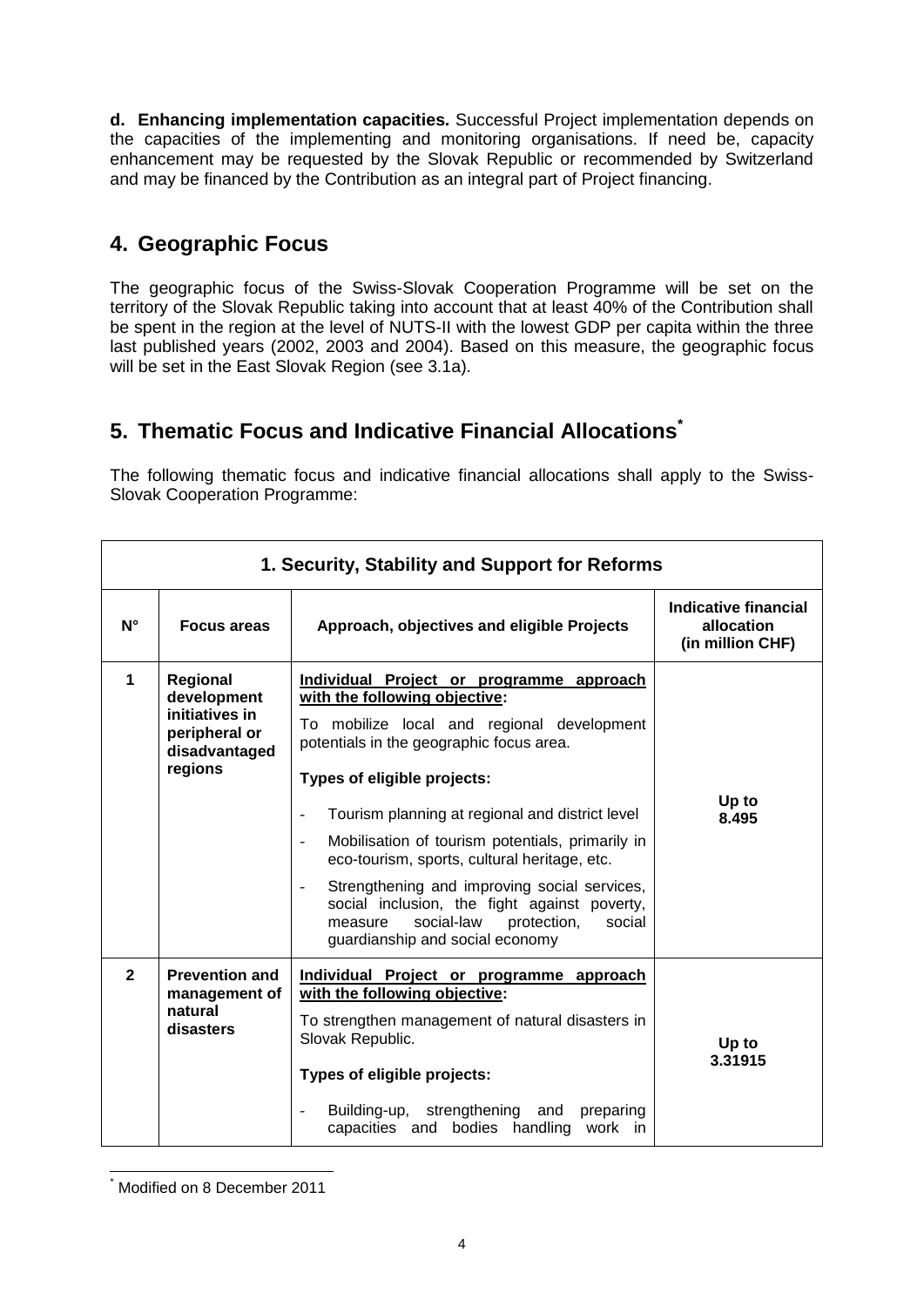|   |                                                                                                               | disaster area<br>Creating of mobile centres for managing<br>forces and equipments by intervention in<br>areas affected by disaster<br>Modernisation of material and technical<br>equipment of stationary and also mobile<br>monitoring and detecting technology in case<br>of chemical and radiating threat                                                                                                                                                                                                                                                        |                |
|---|---------------------------------------------------------------------------------------------------------------|--------------------------------------------------------------------------------------------------------------------------------------------------------------------------------------------------------------------------------------------------------------------------------------------------------------------------------------------------------------------------------------------------------------------------------------------------------------------------------------------------------------------------------------------------------------------|----------------|
| 3 | <b>Strengthening</b><br>institutions and<br>capacity for<br>combating<br>corruption and<br>organised<br>crime | Individual Project or programme approach<br>with the following objective:<br>To enhance the effective fight against corruption<br>and organised crime<br>Types of eligible projects:<br>Building-up a common infrastructure of<br>$\blacksquare$<br>Customs Directorate SR and Ministry of<br>Interior SR<br>The supply of technologies for high security<br>$\blacksquare$<br>communication<br>Strengthening the capacities of the Ministry of<br>$\overline{\phantom{a}}$<br>Justice and / or the Ministry of Interior (Police<br>Forces) of the Slovak Republic | Up to<br>6.584 |

| 2. Environment and Infrastructure |                                               |                                                                                                                                             |                                                        |
|-----------------------------------|-----------------------------------------------|---------------------------------------------------------------------------------------------------------------------------------------------|--------------------------------------------------------|
| $N^{\circ}$                       | <b>Focus areas</b>                            | Approach, objectives and eligible Projects                                                                                                  | Indicative financial<br>allocation<br>(in million CHF) |
| 4                                 | <b>Rehabilitation</b><br>and<br>modernisation | Individual project approach with the following<br>objective:<br>To enhance municipal infrastructure services to                             |                                                        |
|                                   | of basic<br>infrastructure                    | increase living standards and promote economic<br>development.                                                                              |                                                        |
|                                   | and<br>Improvement                            | A minimum of 30% of the amount allocated to this<br>thematic focus area shall be used for Projects in<br>the geographical focus area.       | Up to<br>27.009879                                     |
|                                   | of the<br>environment                         | Types of eligible projects:                                                                                                                 |                                                        |
|                                   |                                               | Projects of a minimum value of CHF 3 million in<br>the field of:                                                                            |                                                        |
|                                   |                                               | Sustainable<br>water<br>and<br>wastewater<br>$\blacksquare$<br>management, focusing<br>preferably<br>on.<br>municipal wastewater treatment. |                                                        |
|                                   |                                               | Projects of a minimum value of CHF 2 million in<br>the field of:                                                                            |                                                        |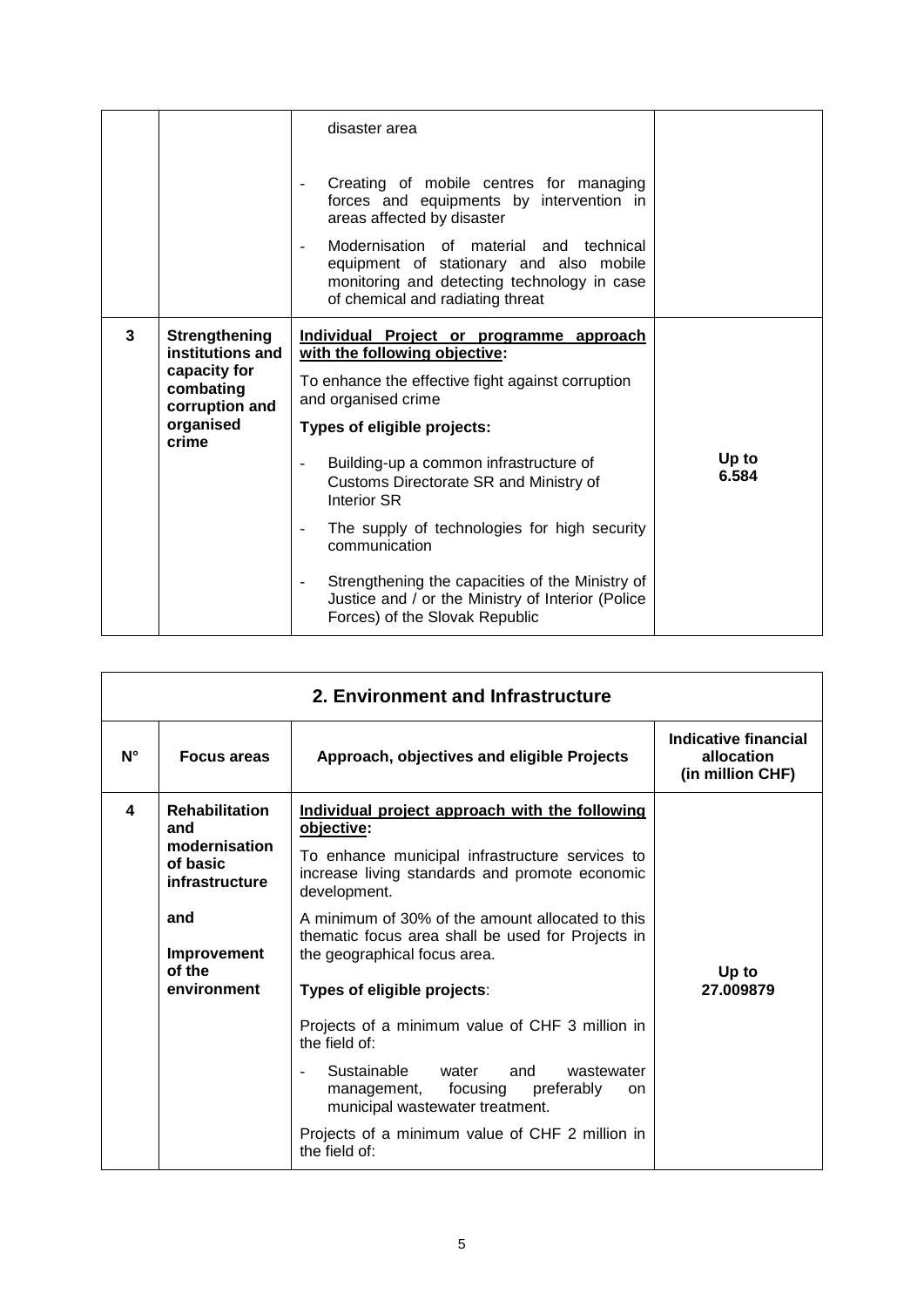|   |                             | Waste management: municipal solid waste<br>management and disposal of hazardous<br>waste.                                                                                                                                                                                                                                                                                                                                                                                                              |               |
|---|-----------------------------|--------------------------------------------------------------------------------------------------------------------------------------------------------------------------------------------------------------------------------------------------------------------------------------------------------------------------------------------------------------------------------------------------------------------------------------------------------------------------------------------------------|---------------|
| 5 | <b>Nature</b><br>protection | Individual project approach with the following<br>objective:<br>To protect nature sources and the functioning of<br>eco-systems in a sustainable manner.<br>Types of eligible projects:<br>Protection and regeneration of<br>natural<br>environment and landscapes primarily in the<br>geographic focus area with a special attention<br>to NATURA 2000 and Carpathian Convention<br>Monitoring and research of forest ecosystems<br>(improvement of instrumentation and other<br>technical equipment) | Up to<br>4.16 |

| 3. Private sector |                                                                                                 |                                                                                                                                                                                            |                                                        |
|-------------------|-------------------------------------------------------------------------------------------------|--------------------------------------------------------------------------------------------------------------------------------------------------------------------------------------------|--------------------------------------------------------|
| $N^{\circ}$       | <b>Focus areas</b>                                                                              | Approach, objectives and eligible Projects                                                                                                                                                 | Indicative financial<br>allocation<br>(in million CHF) |
| 6                 | <b>Development</b><br>of the private<br>sector and<br>promotion of<br>exports of<br><b>SMEs</b> | Individual projects and block grants approach<br>with the following objective:<br>To increase the market shares of Slovak exports<br>of goods and services.<br>Types of eligible projects: |                                                        |
|                   |                                                                                                 | Promotion of quality standards (technical,<br>environmental, phytosanitary, etc.)<br>Promotion of e-business application and e-<br>security in the business sector                         | Up to<br>0.000                                         |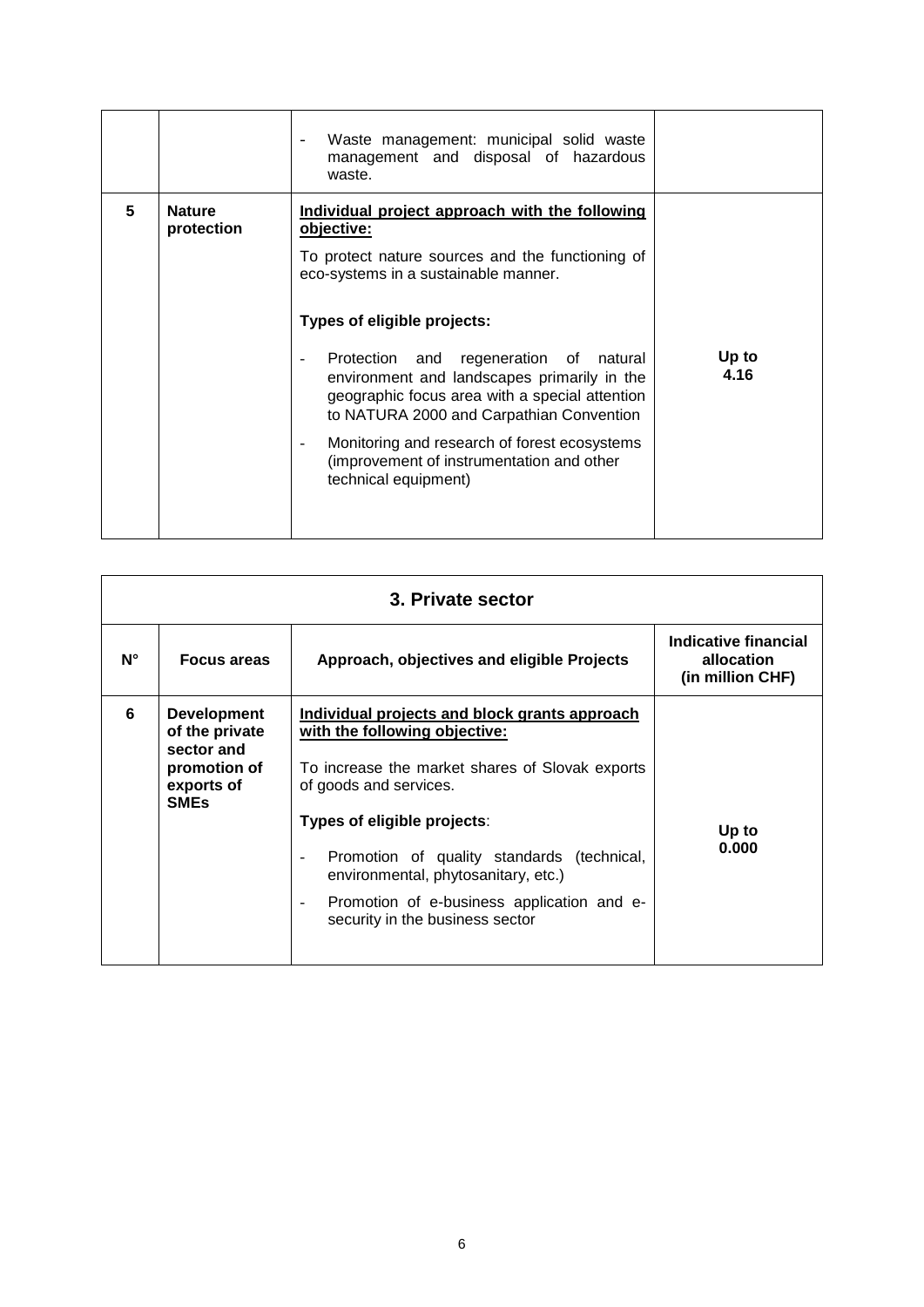| 4. Human and Social Development |                                                              |                                                                                                                                                                                                                                                                                                                                                                                                                                                                                                                                                                                                                                                                    |                                                        |
|---------------------------------|--------------------------------------------------------------|--------------------------------------------------------------------------------------------------------------------------------------------------------------------------------------------------------------------------------------------------------------------------------------------------------------------------------------------------------------------------------------------------------------------------------------------------------------------------------------------------------------------------------------------------------------------------------------------------------------------------------------------------------------------|--------------------------------------------------------|
| $N^{\circ}$                     | <b>Focus areas</b>                                           | Approach, objectives and eligible Projects                                                                                                                                                                                                                                                                                                                                                                                                                                                                                                                                                                                                                         | Indicative financial<br>allocation<br>(in million CHF) |
| $\overline{7}$                  | <b>Research and</b><br>development                           | Objective:<br>To strengthen the scientific potential through<br>enhanced access to education and<br>through<br>selective promotion programmes.<br>Types of eligible projects:<br>Scholarship Fund for advanced degree and<br>$\mathbb{L}$<br>post-graduation programmes in Switzerland                                                                                                                                                                                                                                                                                                                                                                             | Up to<br>3.000                                         |
| 8                               | <b>Technical and</b><br><b>Vocational</b><br><b>Training</b> | Individual project or programme approach<br>with the following objective<br>To link school leavers profiles with labour market<br>needs and to adjust school leavers skills and<br>competencies to knowledge society needs.<br>Eligible projects:<br>Development or updating of occupational<br>profiles (EQF)<br>Creation or adaptation of local training<br>$\ddot{\phantom{a}}$<br>capacities to foster or stimulate<br>local<br>economic development<br>Shift from input driven to outcome driven VET<br>$\blacksquare$<br>(knowledge, skills, competencies)<br>To develop know-how for labour market<br>$\sim$<br>forecasting for early skills of recognition | Up to<br>3.885                                         |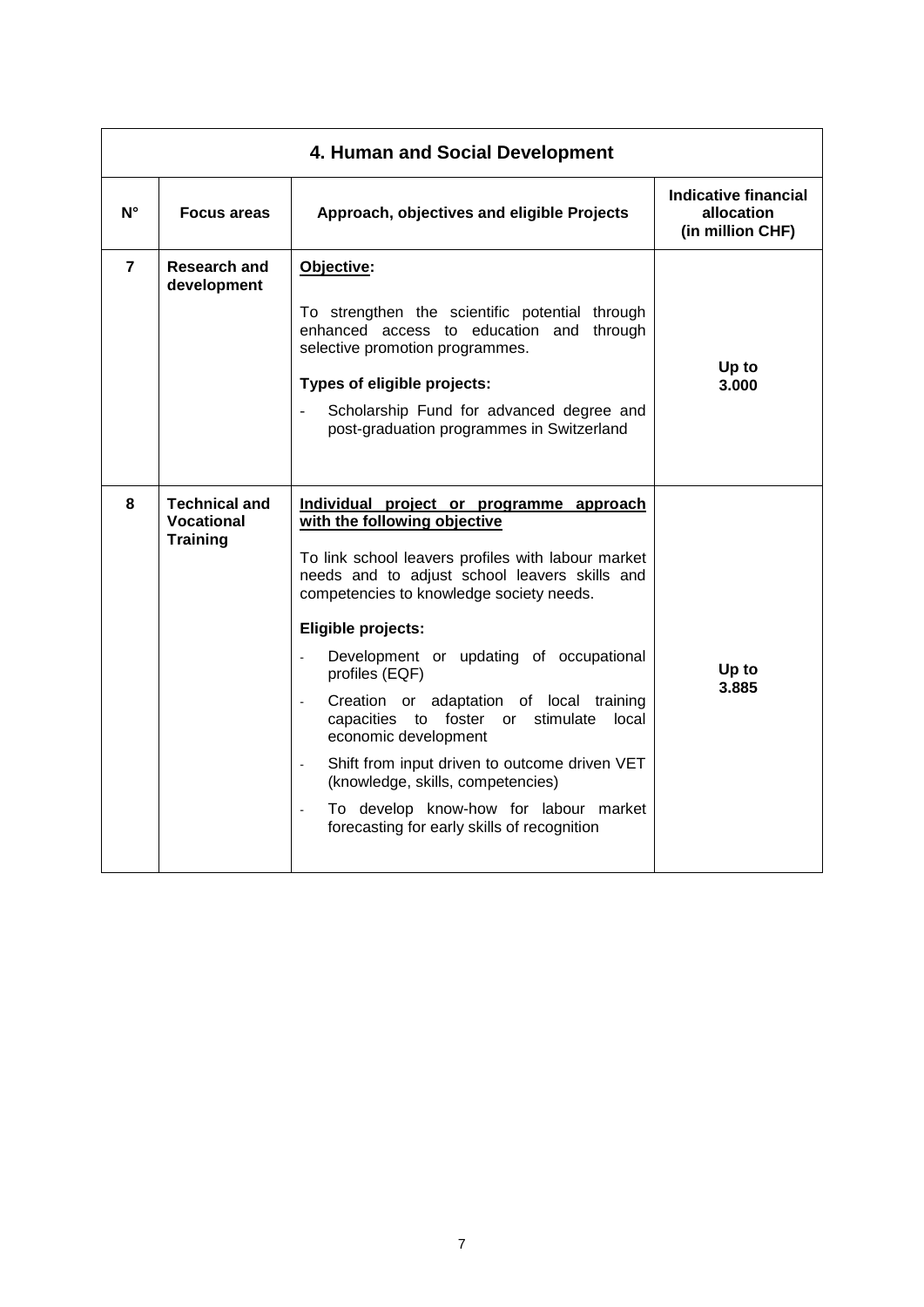| <b>5. Special Allocations</b>                 |                                                                                                                                                                                                                                                                                                                                                                                                                 |                                                        |
|-----------------------------------------------|-----------------------------------------------------------------------------------------------------------------------------------------------------------------------------------------------------------------------------------------------------------------------------------------------------------------------------------------------------------------------------------------------------------------|--------------------------------------------------------|
| <b>Item</b>                                   | <b>Content</b>                                                                                                                                                                                                                                                                                                                                                                                                  | Indicative financial<br>allocation<br>(in million CHF) |
| <b>Block Grant</b>                            | Objective:<br>To promote civil society's contribution to economic<br>and social cohesion as important actors of<br>development and participation.<br>Type of eligible projects:<br>Block<br>Project<br>Grant(s)<br>for<br>the<br>civil<br>society/NGOs contributing primarily to social<br>service provision as well as environmental<br>allowing<br>concerns,<br>strengthen<br>to<br>organisational capacities | Up to<br>3.000                                         |
| <b>Twinning Block Grant</b>                   | Objective:<br>To promote and/or enhance partnerships between<br>institutions, municipalities and regions of the<br>Slovak Republic and Switzerland on the national<br>level.<br><b>Types of eligible Projects</b><br>Block Grant for the financing of small joint<br>projects in the frame of partnerships                                                                                                      | Up to<br>2.510901                                      |
| <b>Project Preparation</b><br><b>Facility</b> | Objective:<br>To support the preparation of final project<br>proposals                                                                                                                                                                                                                                                                                                                                          | 0.55207                                                |
| <b>Swiss Programme</b><br><b>Management</b>   | Swiss<br>of<br>the<br>Swiss-Slovak<br>administration<br>Cooperation Programme (Article 5.4 of this<br>Agreement).                                                                                                                                                                                                                                                                                               | 3.350                                                  |
| <b>Slovak Technical</b><br>Assistance         | Swiss-Slovak<br>Slovak<br>administration<br>οf<br>the<br>Cooperation Programme including preparation,<br>implementation, monitoring, evaluation.                                                                                                                                                                                                                                                                | Up to<br>1.000                                         |